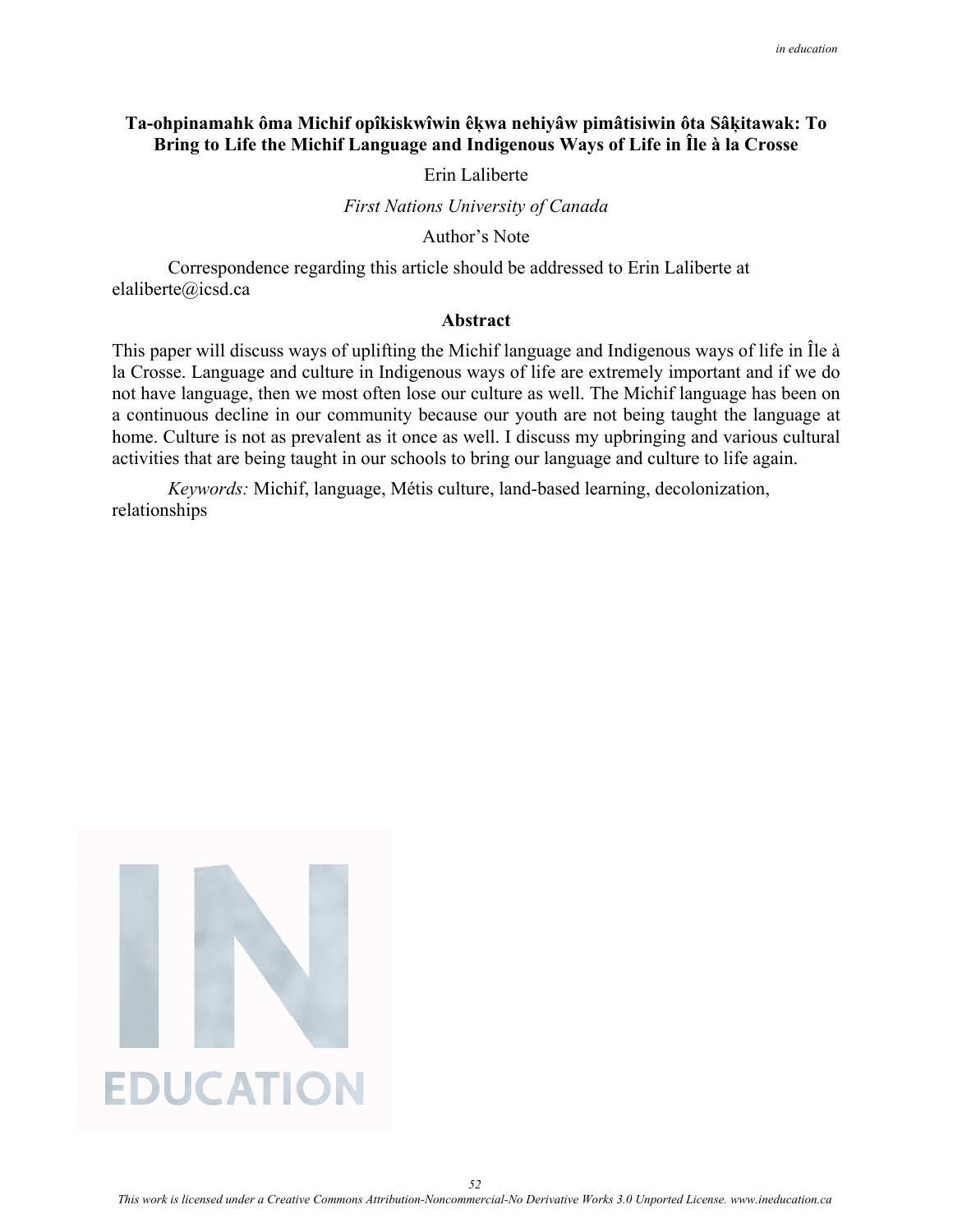# **Ta-ohpinamahk ôma Michif opîkiskwîwin êķwa nehiyâw pimâtisiwin ôta Sâķitawak: To Bring to Life the Michif Language and Indigenous Ways of Life in Île à la Crosse**

Language and culture are essential to the Indigenous way of life. Connection to land and animals through language, culture, values, and beliefs are vital to Indigenous people. Willie Ermine (1998) stated, "Loss of language creates the danger of loss of identity" (p. 21). It is clear to see that when a language is lost or in danger of being lost, loss of culture is also at risk. Culture and language come hand in hand, they inform one another. Culture and language come hand in hand; you cannot have one without the other. Kirkness (1998) affirmed that,

The importance of language as an expression of a culture, of who we are as a people must be upheld by each individual, each family, each community, and each nation. Language is the mind, spirit, and soul of a people. Every effort must be made to protect, preserve, promote, and practice our Aboriginal languages. We must gather into the circle all the knowledge and wisdom we possess to ensure their survival. The documentation has been done, and what is left to be done is action. The last generation of fluent speakers are with us. Without their help the work toward the survival of the languages will be more difficult. (p. 104)

This is why ta-ohpinamahk ôma Michif opîkiskwîwin êķwa nehiyâw pimâtisiwin ôta Sâķitawak is so crucial.<sup>1</sup> My generation has a huge responsibility ta-kocîtahk ta-ohpinamahk opîkiskwîwina ôta Sâķitawak.<sup>2</sup> The younger generation in Île à la Crosse is not learning the Michif language because the language is not being passed down to them in their homes. This is of no fault to the parents, there are many reasons for this occurrence. One of the main reasons is that of colonization. The reason I say my generation has this huge responsibility is because we are the generation that needs to learn the language from our Elders in order to pass it down to our children. Once we learn the language, it is our responsibility to pass the language down to our children, grandchildren, and families. Through this paper, I will discuss how land is our best teacher and can provide students the content needed to learn about our Métis culture and language. Interacting with our natural environments allows Michif to be taught and learned with more ease. There is a sense of safeness and calm when connecting to the land and speaking the Michif language. This paper is based on experiences with Elders and âsônamekêwin<sup>3</sup>—the teachings passed down to me by nohkom êkwa nimoshôm êķwa nôcâpânak.4

## **Situating Myself**

Erin Laliberte nisihkâson, Desjarlais nistam nî-apacihtân. Sâkitawahk ohci niya. êķota ôma î-kînihtâwikiyân. ninâpîm, Austin isihkâsô. nitânis Mikaela êķwa niķosis Lucas isihkâsôwak. nohkom êķwa nimoshôm, Ovide êķwa Irene Desjarlais nikî-ohpikihikwak. tâpitâw nimoshôm êķwa nohkom kî-nehiyawîwak. apisîs poķo Michif êķwa nehiyawêwin ni-kî-pîkiskwân, âta nikî instohtamân n'dayamowin. tâpitâw kihtâyak kî-pî-kîhokîwak wâwîs nôcâpânak Francois Desjarlais êķwa Napoleon êķwa Marguerite Johnson.

My name is Erin Laliberte, originally I used the name Desjarlais. I am from Île à la Crosse. This is where I was raised. My husband's name is Austin. My daughter's name is Mikaela and my son's name is Lucas. My grandmother and my grandfather, Ovide and Irene Desjarlais, raised me. My grandparents always spoke Michif and Cree in our home. I only speak a little Michif and Cree but I understand the language. There were Elders present in our home regularly, the most frequent being my great-grandparents Francois Desjarlais and Napoleon and Marguerite Johnson.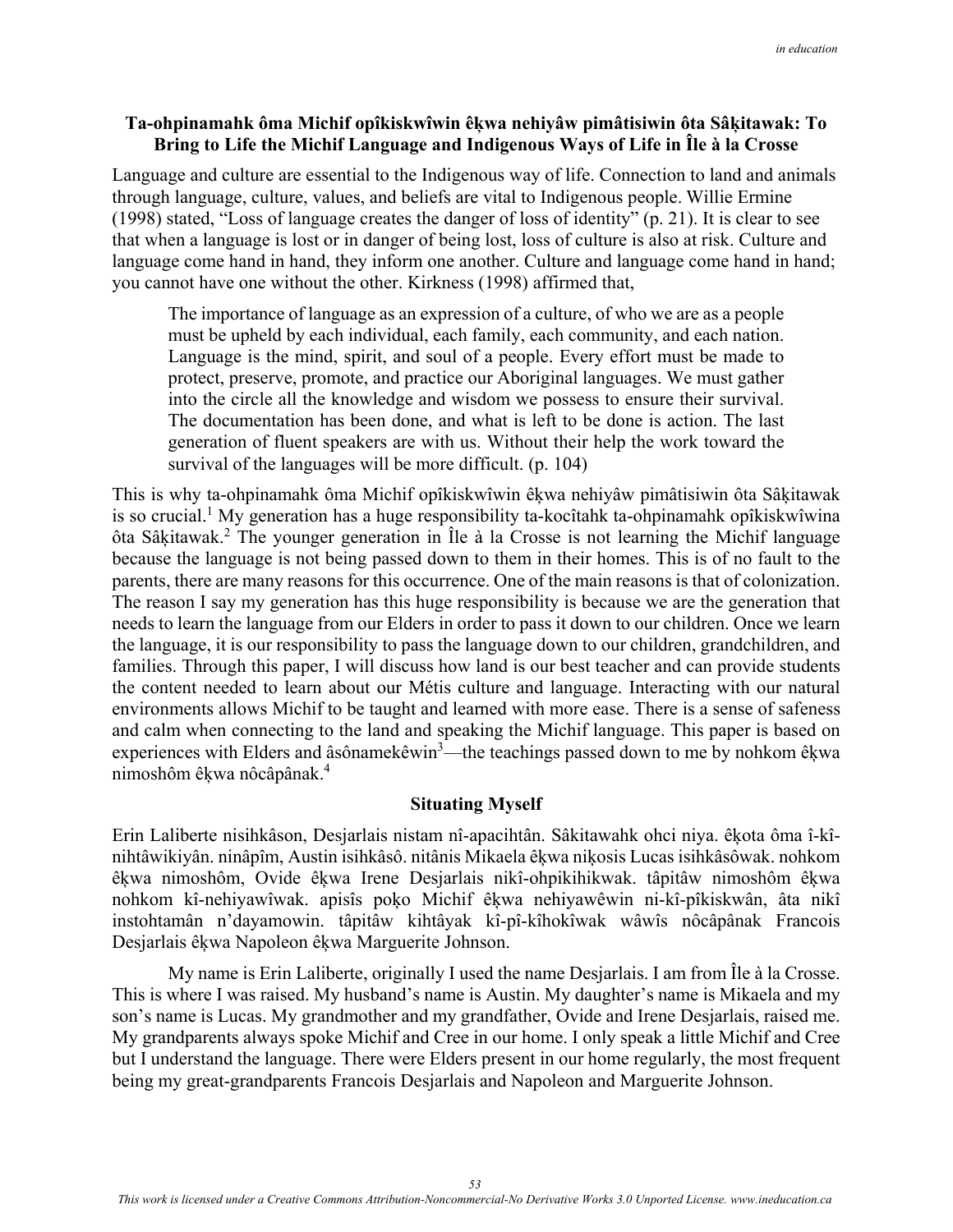I have lived in this community all my life, except for leaving to attend university. I used to travel to different communities with nohkom eķwa nimoshôm to visit their friends, and in doing so, I would always have kids my age to play with. I was always jealous of the children because they could speak their Indigenous language, and I could not, especially when we went to Minahik Wâskahiķanihk.<sup>5</sup> I could understand the children speaking in Cree, but I would only respond in English. It had never occurred to me at that young age to try and speak my language. I always felt inferior, like I did not belong to the Indigenous world because I did not speak Michif.

When I began my teaching career in Île à la Crosse, I was told that I was to teach Michif because it was known that I understood the language. Because of my feelings of inferiority, I did not feel right in teaching my language. As time went on and I was mentored by other teachers in our school, those feelings of inferiority dissipated. It was when I began my first Master's of Education journey in 2012 that I started to feel more confident in teaching the Michif language. On that educational journey, I began to accept who I was as a Métis woman and a Michif language learner; it just took time. I am proud of who I am and of my upbringing, and all that my family has taught me.

In beginning my own process of decolonizing, I have become immersed in the Michif language so that when I speak in English, I am rethinking my words in Michif and I then repeat the English sentence in the Michif language. nohkom eķwa nimoshôm spoke to me in Michif and Cree all of the time so I understand both languages, and what I did not understand, I was never afraid to ask what it meant. Now that I am older, I am trying to speak Michif more often and am beginning to teach my children at home. nimâmâ Barb eķwa nipâpâ Ted<sup>6</sup> are helping me now that nohkom êķwa nimoshôm î-naķitaskîcik.7

### **Learning From the Land**

Being on the land always gives me a sense of peace. There is a connection to land that is tough to explain. In being raised by nohkom êķwa nimoshôm, we spent a lot of time out on the land, at our family's or another family member's cabin, on the land picking berries, or collecting medicines. I feel like I was fortunate in the way that I was raised. I still remember being a little girl and exploring nature, being in awe of the land and creatures around me. nohkom instilled pride in our language and culture at a young age. I learned from nohkom êķwa nimoshôm through watching and listening. Learning cultural activities was never forced upon me; it was always my choice to learn. Angelina Weenie (2020) wrote, "In Cree, the term for passing on the teachings is *āsōnamekēwin*. I am passing on what I have learned from *kēhte-ayak* and knowledge keepers and through lived experience, about land-based education (p. 4). When thinking about my childhood, I am taken back to a rich learning environment filled with Indigenous ways of knowing and living in nature. These are the teachings that my grandparents passed down to me.

I am taken back to the times when nohkom and I would make la kalêt<sup>8</sup> together and how she would show me how to mix it and knead it just right. I think of how proud I was when she would put my little la ķalêt on display for the family to praise. I also think of when the whole family would go out in the spring to collect waskwayapoy<sup>9</sup> and then make waskway siwapoy.<sup>10</sup> During this time, we were surrounded by our extended family. I vividly remember how everybody had a job to make the waskway sîwâpoy, and everyone was always busy. This activity takes a lot of patience, and as a child, I did not have much of that. What kept my attention was being out on the land with my cousins, enjoying and exploring nature. Weenie (2020) stated, "Our families were self-sufficient, and I was learning how to interact with land-based activities. My mother and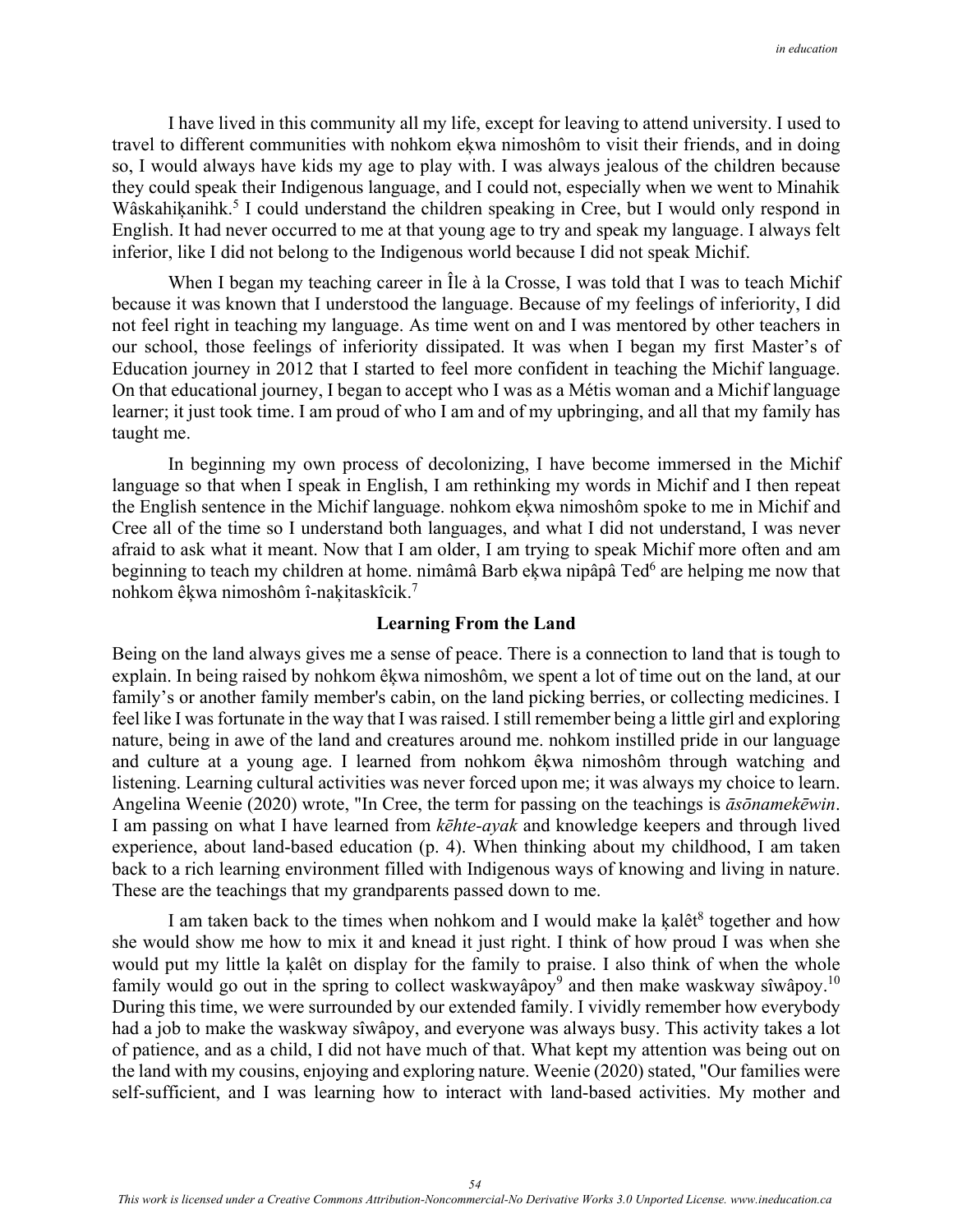grandmother were sharing cultural practices with me in a significant way" (p. 4). I agree with this statement because Indigenous people learn how to be self-sufficient when out on the land using Indigenous ways of knowing and living in nature. This is what my grandparents taught me, and I will continue to pass on that legacy.

 âsônamekêwin gifted to me by my grandparents is something that I love sharing with my students. Land-based activities such as plucking and preparing ducks, skinning and cooking rabbits, and making bannock on a stick, leave more of an impact on my students. Students keep the memory of being out on the land with them because it is something meaningful and it is a connection to who we are as Indigenous people. At our schools in Sâķitawak,<sup>11</sup> we hold cultural days at certain times of the year. Students are given the opportunity to participate in cultural activities that are relevant to the season. Elders, being a part of the cultural days on the land and speaking Michif, make these days more meaningful to the students. They make wonderful connections with the Elders, and the knowledge that is shared by the Elder is more sacred to the students. Shawn Wilson (2008) stated,

The importance of relationships, or the relationality of an Indigenous ontology and epistemology, was stressed by many people who talked with me about this topic. Several stated that this relational way of being was at the heart of what it means to be Indigenous. (p. 80)

This statement resonates with me because relationships are who we are as Indigenous people. Relationships with each other, relationships with the land around us, and relationships with our spirituality are the foundation of Indigeneity.

I am decolonizing my practice by teaching my students the Michif language and Métis culture as I know it. By doing this, I am fighting for what I believe in, which is revitalizing our Michif language and encouraging a traditional Métis way of life. I teach my students aspects of their culture that they may not have known before, such as taking them out to make connections with the land and collecting waskwayâpoy and then making waskway sîwâpoy, picking berries and medicines, preparing rabbits and ducks. Students may not have been taught these practices by their parents or grandparents due to the legacy of colonialism. I also think of the wonderful ways of knowing and living in nature that I was brought up around, that nohkom eķwa nimoshôm taught me. Through another act of decolonizing, I am teaching my students this knowledge. I am also teaching my children what nohkom eķwa nimoshôm taught me, teaching them things about our culture that were passed down to me. In doing so, I am teaching precisely the way nohkom eķwa nimoshôm taught me. I fully believe that all of my life experiences are helping me become a more culturally responsive educator.

#### **Storytelling**

Storytelling plays a massive role in Indigenous research and also everyday life as an Indigenous person. In all reality, everything is a story that people have created. Elders are such gifted storytellers, and when they tell stories, one takes what one needs from those stories even if one feels they are irrelevant at the time. The moral of these stories may be necessary for the future, and you can think back on the teaching from stories once listened too. Herman Michell (2009) affirmed that, "Building relationships with *Khîtîyâk (the old ones)* is the first step when gathering local knowledge. Cree people are gifted in diverse ways. We possess different forms of traditional knowledge and skills" (p. 69). Storytelling is just one example of how teachers can teach our students about their history and culture. Sharing cultural stories through language is more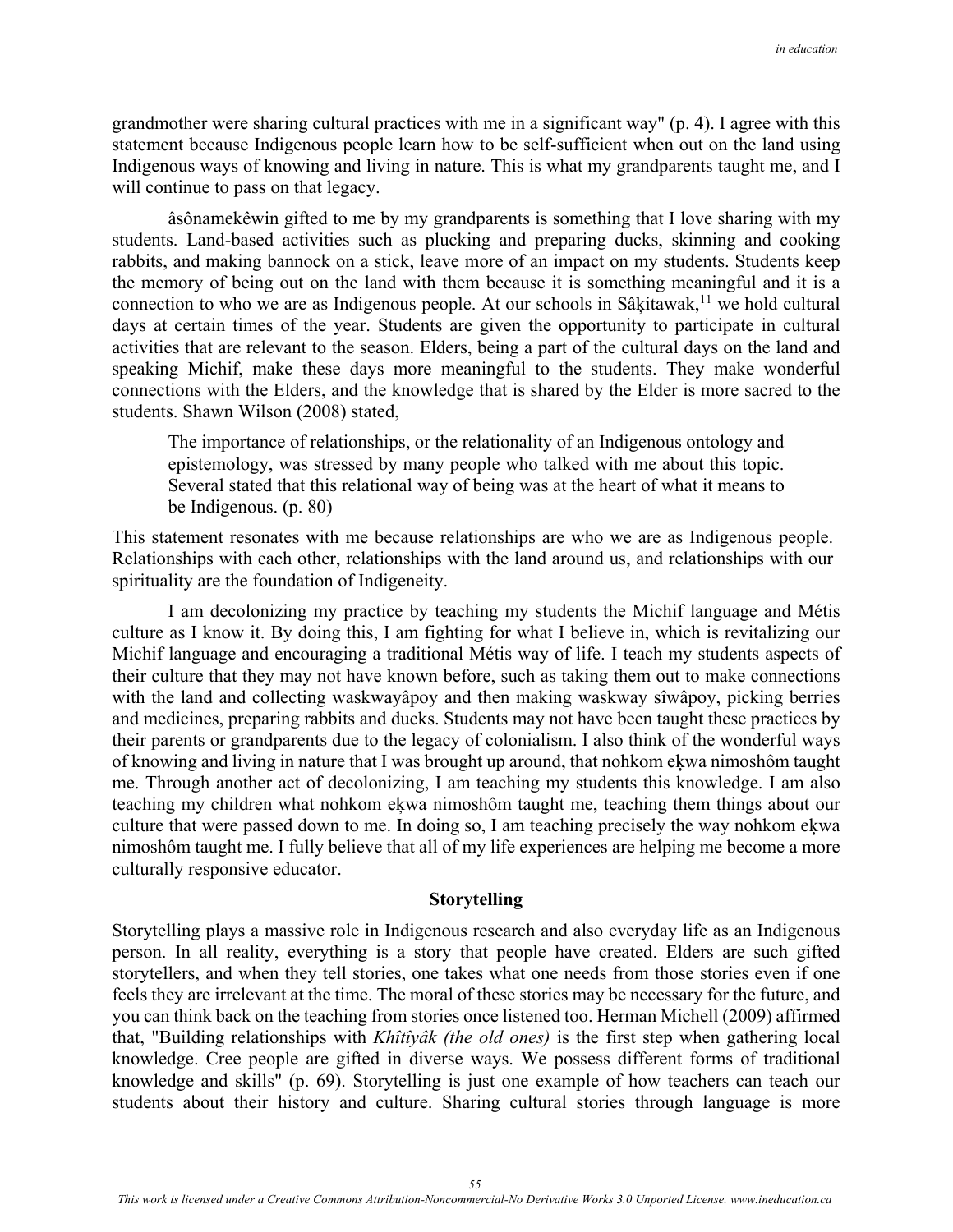beneficial than sharing in English. Topics for storytelling that teachers could teach students about are the stories of Wîsahkecahk,<sup>12</sup> stories that teach a lesson, also using storyboards and felt boards, stories that have been passed down from our câpâna $k^{13}$  and grandparents. The story of how  $\hat{I}$ le à la Crosse got its name is one example of what can be taught to children. One could teach this by using storyboards or felt boards and using stick figures to tell and show the story.

There are many variations to story of the way le  $\lambda$  la Crosse got its name but nôcâpân<sup>14</sup> Nap Johnson's story is the one that I remember being told as a child. He was interviewed by Michael Tymchak in October, 1975 for the Our Legacy Research Project. A portion of nôcâpân Nap's interview transcript is as follows:

N: They said that this manager that was there, Fort Black…that's how they come to call that Fort Black…I guess they make a place where they got buildings in here and they put sticks around the Fort. Yes, I guess that's why they named…and another thing, this Mission Point here, we are over here now, this new town, Mission's over there and then there's an island here what they call…Ile-à-…they used to play ball there, they call "lacrosse." So, "Ile" is "island" in French and then this is how they got this name of "Ile-à-la-Crosse" here.

M: From the Indian people who came to play lacrosse there?

N: Lacrosse here on this island, yes, so that's why they call this.

M: And that was actually just a little island off…

N: Yes, a good-sized island…nice flat ground you know. (Tymchak, 1975)

Nap explained how Indigenous people played lacrosse on an island that is visible from Île à la Crosse, now the island being spoken of is called Big Island. There were a lot of French settlers here at that time, he explains that "Île" means island in French, and that is how Île à la Crosse got its name, the island where lacrosse was played.

nohkom eķwa nimoshôm were wonderful storytellers, they painted out their stories so well that you felt like you were a part of their journeys. nohkom received her gift of storytelling from her father, my câpân Napoleon Johnson. When I was a little girl, I would sit and listen to him tell stories of his life and Indigenous legends and was captivated. He was a very animated storyteller and I use his gift of storytelling when I teach my students. I utilize storytelling as much as I can in my classroom, stories that are relevant to our area; Sâķitawak is very rich in heritage and culture.

## **Land-Based Learning and Identity**

As an educator, I teach within the conventional Western school system. I teach what is given to me through the Saskatchewan curriculum, which is designed through a colonial lens. Throughout this curriculum and pedagogy, land-based learning is hardly noticeable. If teachers want students to learn Indigenous ways of living in nature and the Michif language, including land-based learning and language is the responsibility of the teacher. Simpson (2014) stated,

Not one time has an Elder ever told me to go to school to learn Indigenous Knowledge. Not one time has an Elder told me to go and get a degree so that I can pass Indigenous Knowledge down to my children. Yet, we place tremendous pressure on our youth to gain western academic credentials. (p. 14)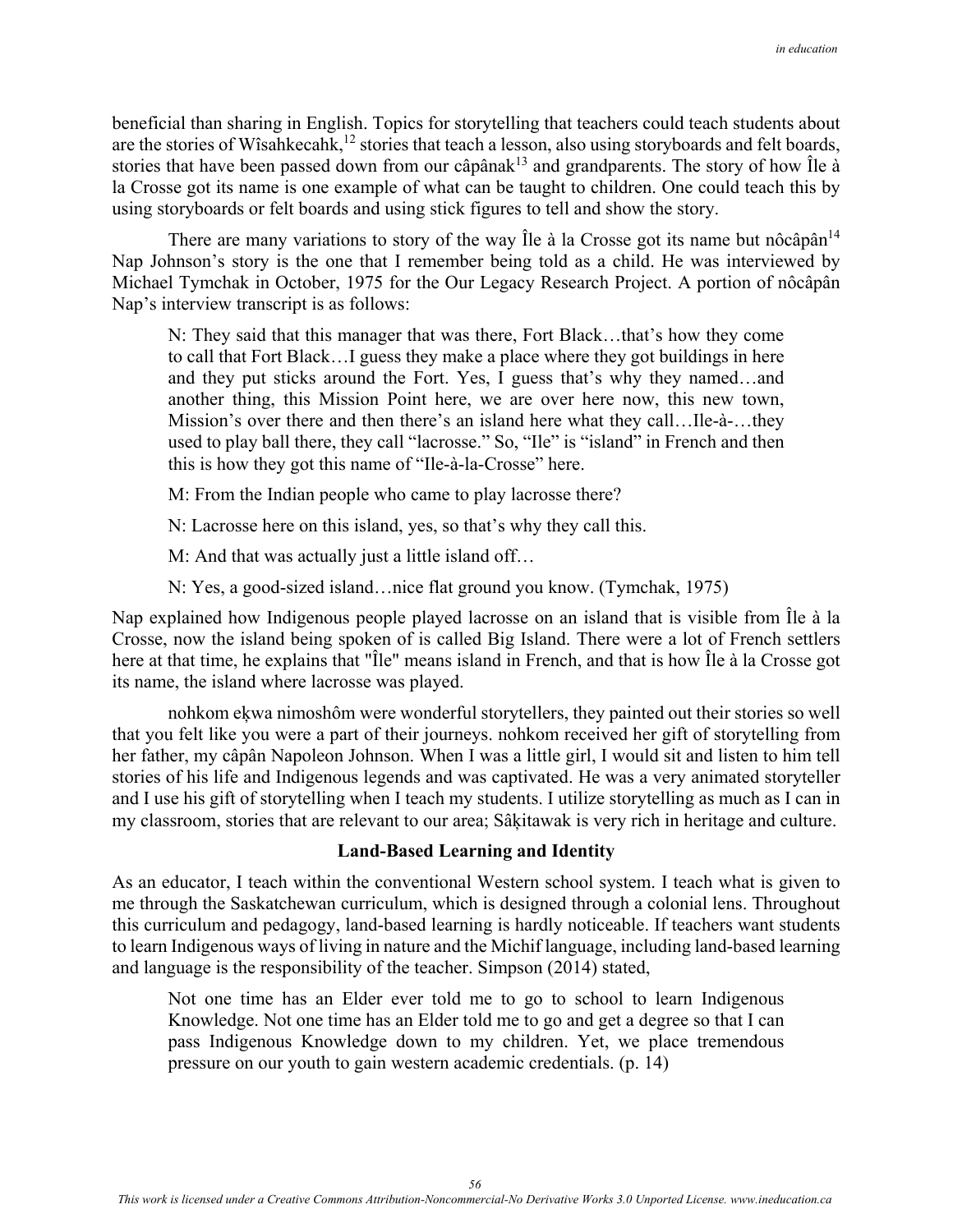My grandparents encouraged me to get a Western education while growing up and as Simpson (2014) stated, a lot of pressure was put on me to succeed in Western academia, so I in turn set the same expectation for my children. This pressure, perhaps, stems from being so accustomed to colonial beliefs that have been forced upon us, Indigenous people feel the need to overachieve within their system.

 Although there is pressure to achieve in Western academia, there is equally as much pressure to reclaim Indigenous ways of living in nature. The need to take back what was taken from our great-grandparents and grandparents through the residential school era. Simpson (2014) wrote,

My experience of education, from kindergarten to graduate school, was one of coping with someone else's agenda, curriculum, and pedagogy, someone who was neither interested in my well being as a kwezens, nor interested in my connection to my homeland, my language or history, nor my Nishnaabeg intelligence. (p. 6)

This was my reality; the traditional knowledge that I had in being a Métis woman was dismissed and invalidated. What I learned about Indigenous history only came in university, and even then was all surface level.

 Colonialism and the after-effects from residential school play a large part in the disconnection of Indigenous peoples to their language and culture. Wildcat et al. (2014) stressed, "Settler-colonialism has functioned, in part, by deploying institutions of western education to undermine Indigenous intellectual development through cultural assimilation and the violent separation of Indigenous peoples from our sources of knowledge and strength—the land" (p. II). The residential school era was a disturbing part of Canada's history from which Indigenous people still suffer. The racism that was produced in those schools is still alive and visible today. There is a disconnection between Indigenous people and the land and language because of the residential school era. This is why many people do not know their language and culture. There is a sense of being afraid to practice Indigenous ways of knowing because, for many, it was not allowed and was practically erased from their memory.

During a land-based immersion course in July 2021, Elder Mary Ruelling, a Dene Elder from La Loche said, "There is a balance between the land and animals. A mutual respect." This statement resonated with me because all Indigenous stories discuss how we need to respect all living things. We give tobacco or a prayer for what we take from Mother Earth to show our thanks. The respect between the land and animals is an example for us to show that kind of respect when out on the land, being in nature. From her research Okemaw (2021) relayed what an Annishinaabe language teacher explained: "that [the Indigenous knowledge system] IKS is embedded within the ancestral language…and … Indigenous people 'are gifted and born with IKS'" (p. 78). These two statements made so much sense to me. There are things that, as Indigenous people, we just know. Cultural things that to us are just second nature because they are embedded in our ancestral language and our way of thinking. Being out on the land is natural, and I believe it has to do with the mutual respect for all living things that Elder Mary had discussed during her presentation.

To reclaim our language and cultural practices, we need to go back and visit with Elders and take back what is rightfully ours—the land. Wildcat et al. (2014) stated, "Land-based education, in resurging and sustaining Indigenous life and knowledge, acts in direct contestation to settler colonialism and its drive to eliminate Indigenous life and Indigenous claims to land" (p. III). Our ability to live on the land and for the land to sustain us is a reclamation of our Indigenous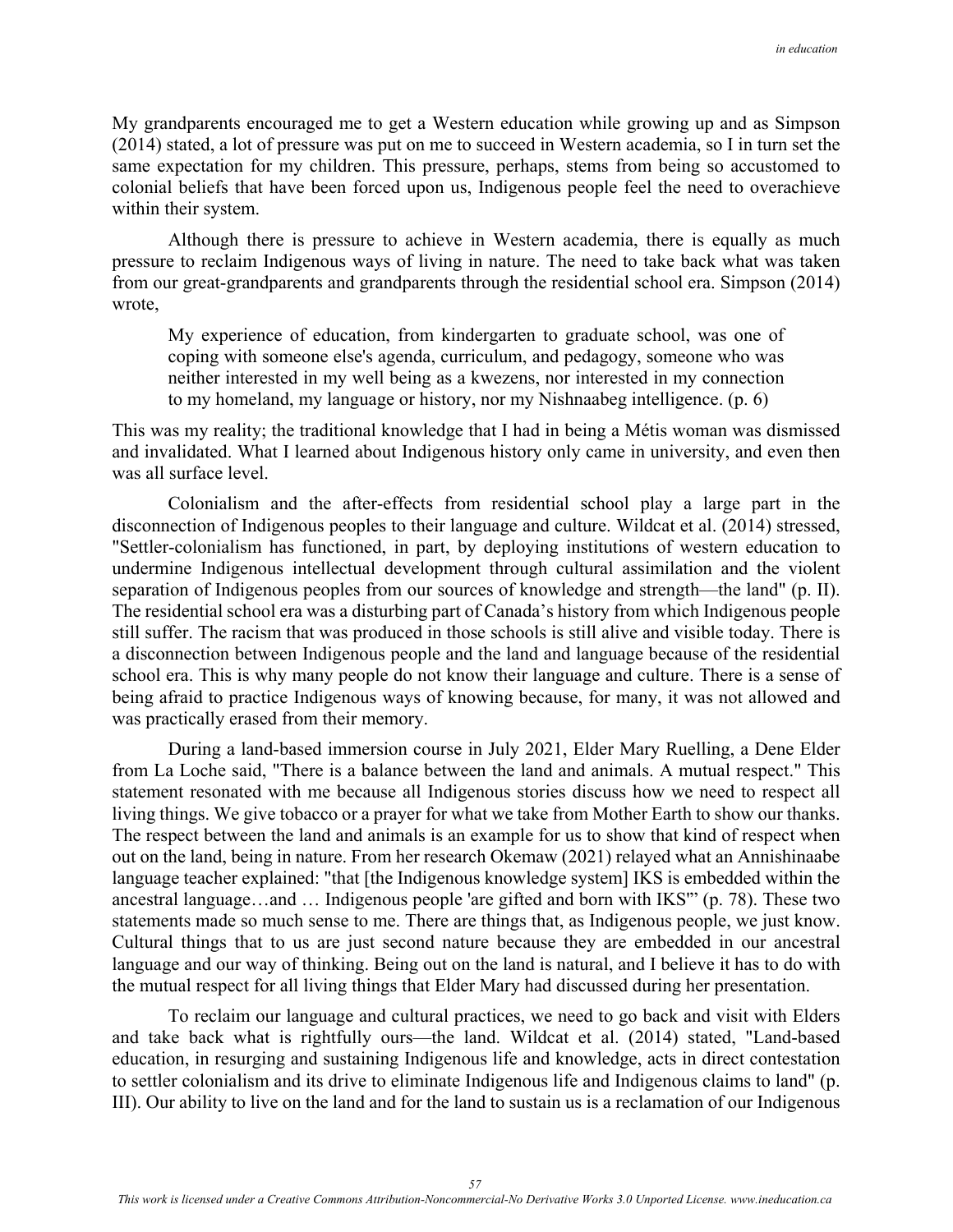ways of knowing. Our relationship with the land and the respect that Indigenous people show for the land and animals is one of great responsibility.

 As people are beginning to decolonize their lifestyles and reclaim their Indigenous ways of living in nature, I have noticed that many families are getting back to Indigenous ways of life, living on the land and providing a cultural lifestyle for their families. Within our schools at Sâķitawak, we have begun to provide land-based education while also incorporating our Saskatchewan curriculum requirements through the land-based activities we teach. Our elementary school and high school share a school cabin that is about a half-hour out of Sâķitawak called Amiskowîsti.<sup>15</sup> We also have an outdoor kitchen on our elementary school grounds. These two examples of places we can do some land-based learning activities, although anywhere outdoors in our beautiful community would provide land-based knowledge. Our schools also share a school greenhouse, and we have begun to take our students there to teach them about gardening for sustenance. We, as educators, are trying to provide the best of both worlds for our students.

 Within our schools, the traditional cultural activities that we show students are rabbit snaring, ice fishing, and how to clean and prepare ducks, just to name a few. While out on the land doing these cultural activities, we have an Elder and helpers to show the students how to do these activities. The Elder and helpers usually speak continually in the Michif language, which is very important for our students to hear. They need to be able to be in the moment culturally and in the moment with the language. Simpson (2014) declared, "The land must one again *become* the pedagogy" (p. 14). I wholeheartedly agree with this statement. We must reclaim and restore our Indigenous ways of knowing and living in nature. We need to take back what was once forcefully taken from us.

### **Conclusion**

Throughout this paper, I have discussed land-based learning and ways in which ta-ohpinamahk ôma Michif pîkiskwîwin êķwa nehiyâw pimâtisiwin. The process of reclaiming our Indigenous ways of knowing and living in nature and also reclaiming our language will take time and effort, but it is something that our community of Sâķitawak will benefit greatly from. Of course, there are some aspects of cultural life and nêhiyâw pimâtisiwin<sup>16</sup> that have been left behind or forgotten such as living on the trapline, it does not mean that we cannot reconnect with those ways of life and teach them to future generations so that they will no longer be forgotten. This is not to say that the act of trapping is forgotten or not a way of life anymore, it just means that the act of living out on the trapline does not occur, in my knowledge, anymore. Okemaw (2021) stated, "Reconstructing these knowledges and the ancestral languages will take a concerted effort on the part of parents, teachers, communities, and Indigenous and non-Indigenous governments" (p.79). It is achievable but requires all stakeholders to be committed to the process, no matter how long it takes.

Endnotes

<sup>&</sup>lt;sup>1</sup> To bring to life the Michif language and Indigenous ways of life in Île à la Crosse.<br><sup>2</sup> To try and bring our language to life here in Île à la Crosse.

 $2$  To try and bring our language to life here in  $\tilde{\Pi}$ e à la Crosse.

<sup>&</sup>lt;sup>3</sup> The passing down of teachings.

<sup>&</sup>lt;sup>4</sup> My grandmother and my grandfather and my great-grandparents.

<sup>5</sup> Pine House Lake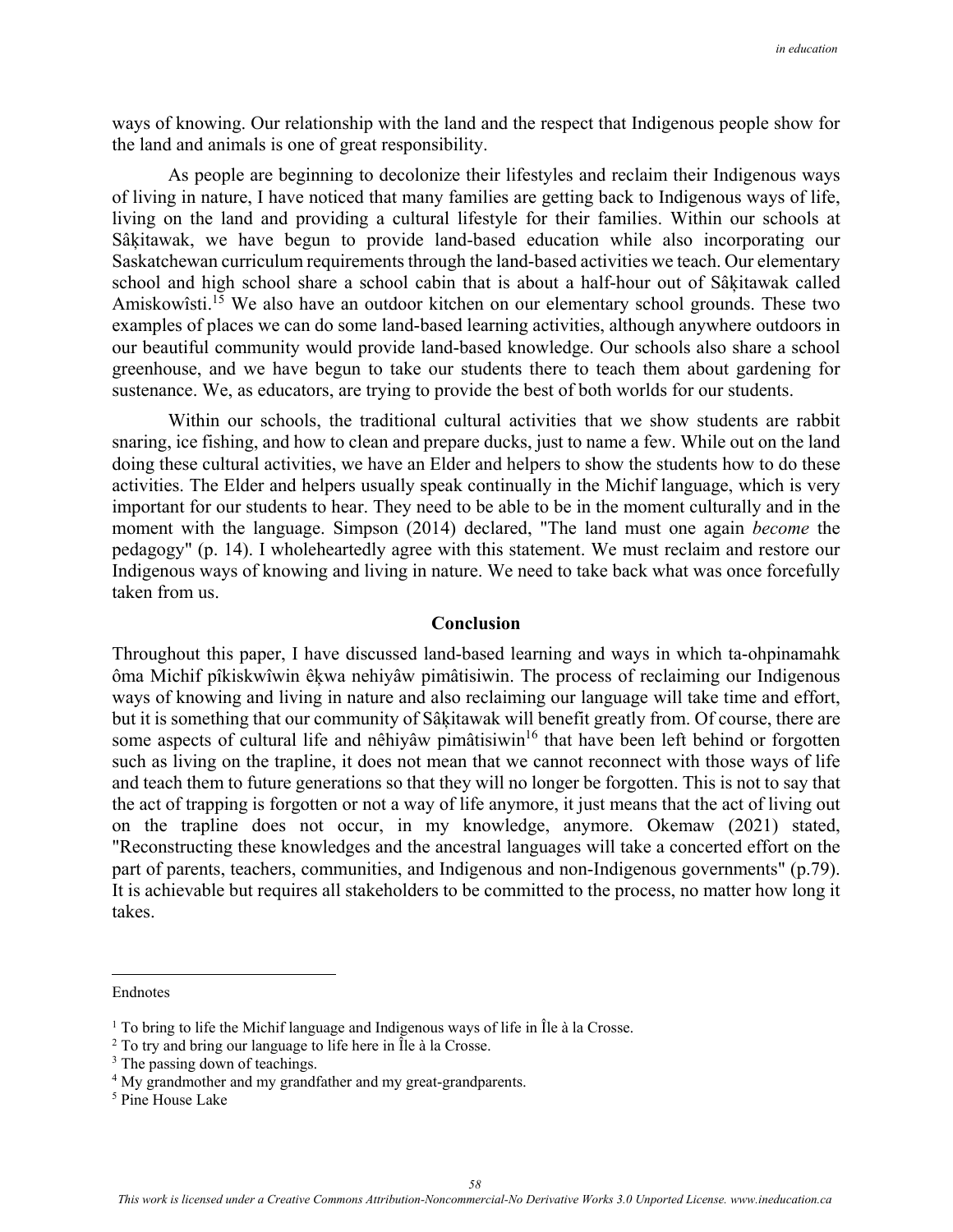- 6 My mom Barb and my dad Ted 7 My grandmother and my grandfather have left this earth.
- 8 Bannock
- <sup>9</sup> Birch tree sap
- <sup>10</sup> Birch tree syrup
- <sup>11</sup> Île à la Crosse
- <sup>12</sup> A Cree culture hero. A legendary figure.
- <sup>13</sup> Great grandparents.
- <sup>14</sup> My Great grandfather
- <sup>15</sup> Beaver lodge
- <sup>16</sup> Indigenous way of life